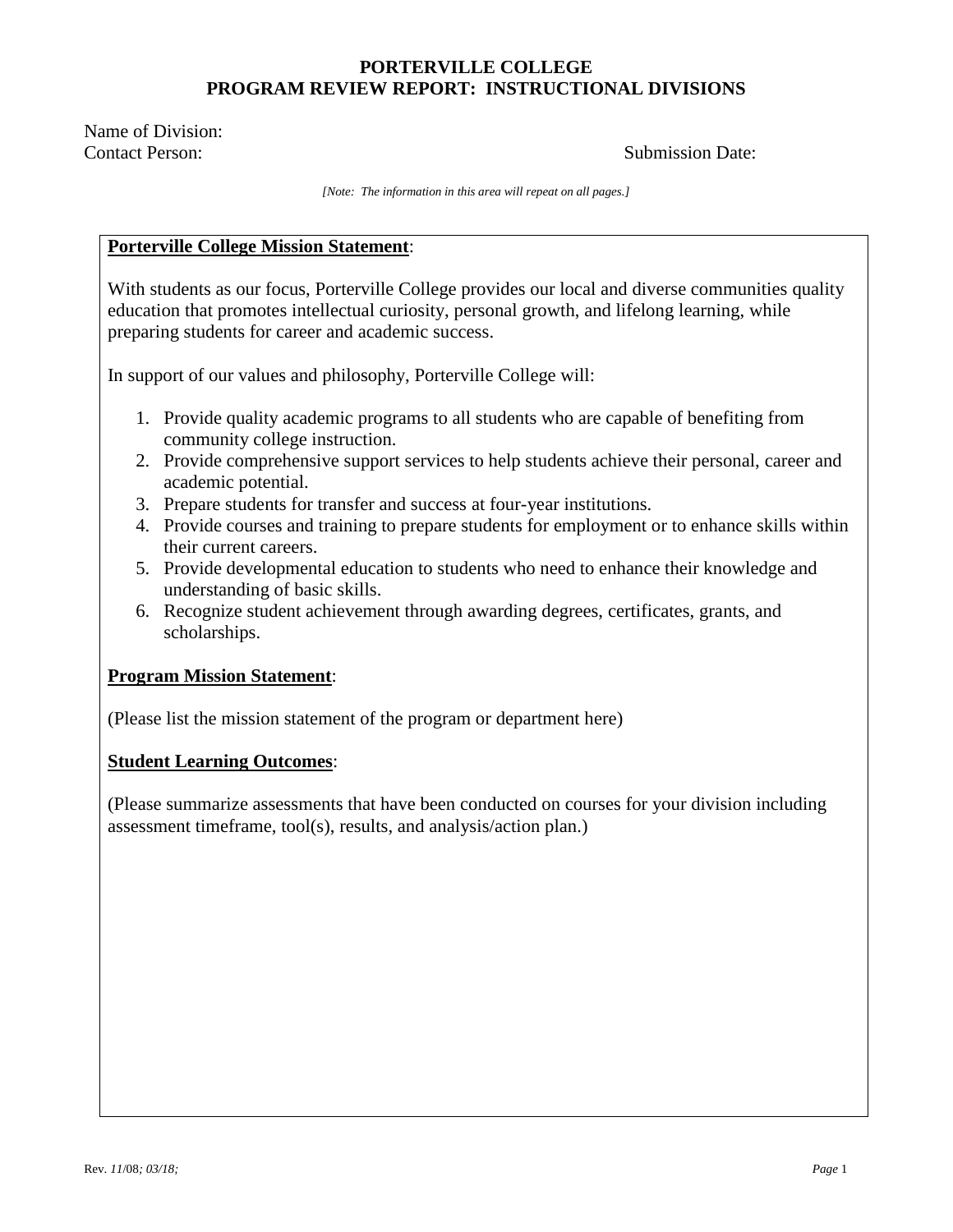Name of Division: Contact Person: Submission Date:

*[Note: The information in this area will repeat on all pages.]*

### **Program Learning Outcomes:**

(Please list your PLOs and provide an overview of the assessments that have been conducted, changes to your program based on those assessments, and your planned assessment cycle.)

### **Program Analysis and Trends**:

(Please review current performance based on the data provided by the Office of Institutional Research (or other relevant data) for your department(s) and summarize trends for the past three years. These data cover enrollment, faculty load, productivity, and course retention and success rates.)

*Changes in Program over Last Three Years*

*Data Review*

*Program Strengths*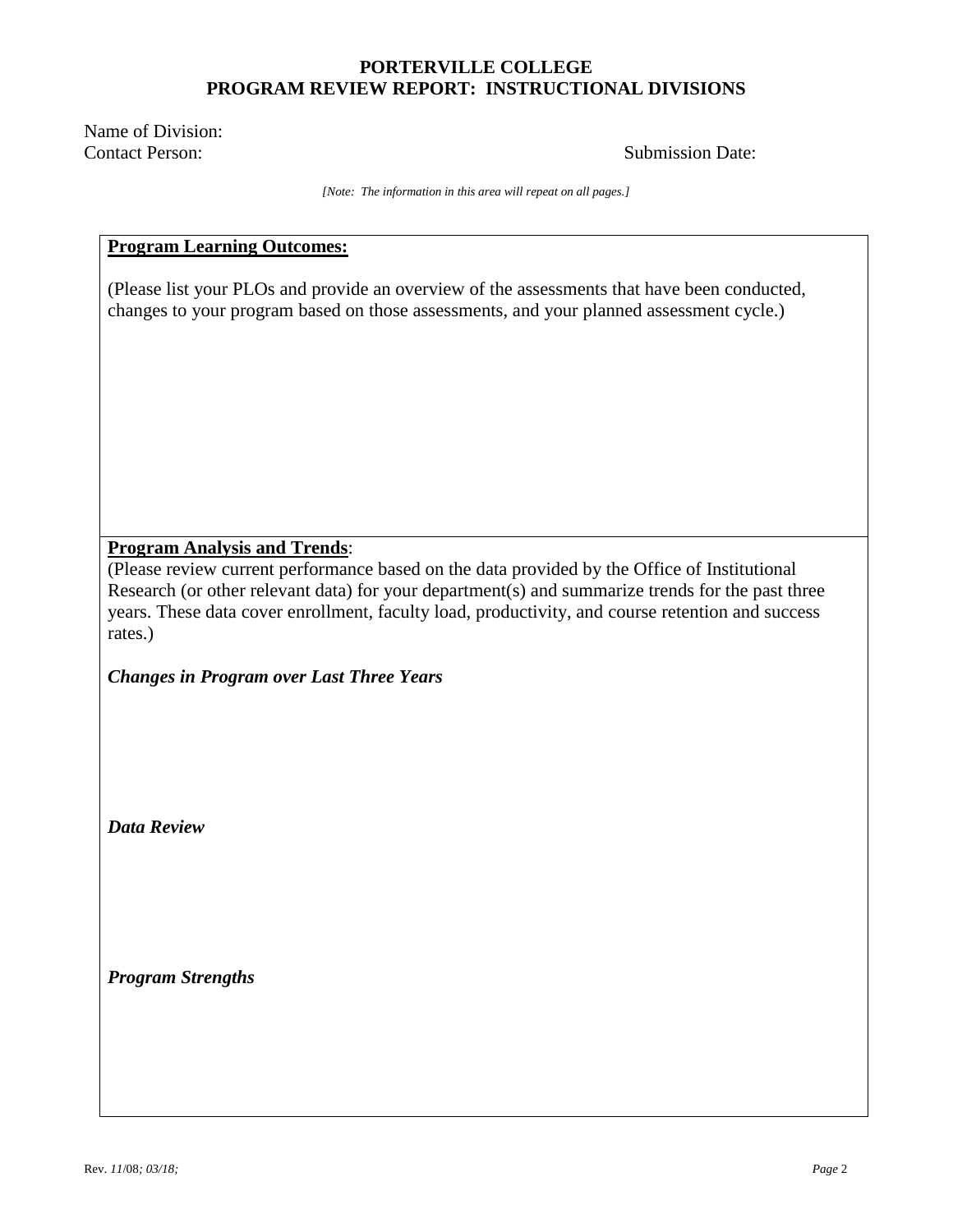Name of Division: Contact Person: Submission Date:

*[Note: The information in this area will repeat on all pages.]*

*Areas for Improvement*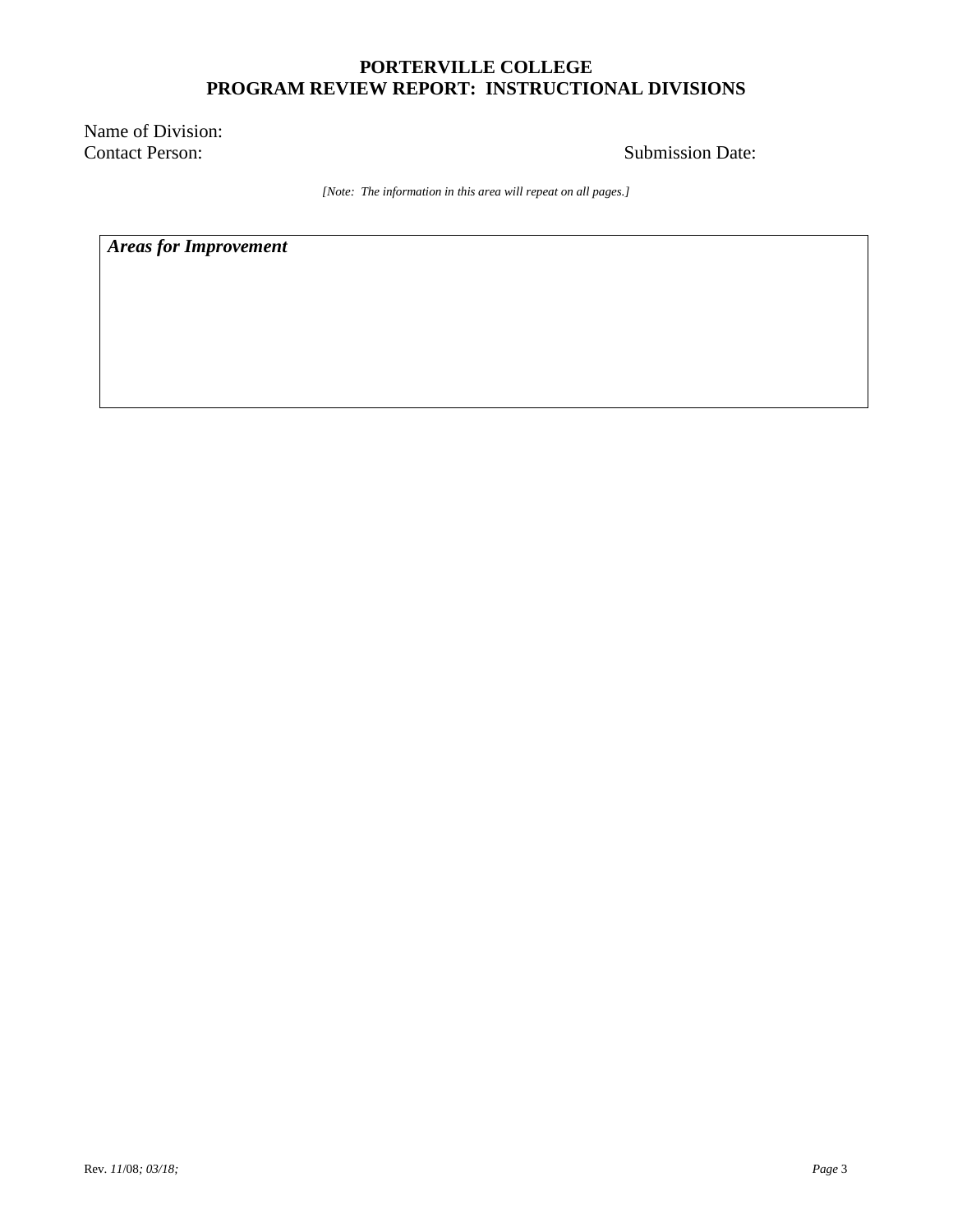Name of Division: Contact Person: Submission Date:

*[Note: The information in this area will repeat on all pages.]*

| program is addressing more than 2 goals, please duplicate this page)                                                                                      |                    |                     | Goals (This section is for you to report on progress on <i>previously established goals</i> . If your |                                        |
|-----------------------------------------------------------------------------------------------------------------------------------------------------------|--------------------|---------------------|-------------------------------------------------------------------------------------------------------|----------------------------------------|
| Goal(s)                                                                                                                                                   | Completion<br>Date | Needed<br>resources | Person(s) Responsible                                                                                 | Obstacles to<br>completion (if<br>any) |
| 1.                                                                                                                                                        |                    |                     |                                                                                                       |                                        |
| furthered if this goal is completed? (select all that apply)                                                                                              |                    |                     | Which of numbered items under the Mission Statement (see page 1 of this document) will be             |                                        |
|                                                                                                                                                           |                    |                     |                                                                                                       |                                        |
| Progress on Goal:                                                                                                                                         |                    |                     |                                                                                                       |                                        |
| __Completed (Date<br>Revised (Date                                                                                                                        |                    |                     |                                                                                                       |                                        |
| Comments:                                                                                                                                                 |                    |                     |                                                                                                       |                                        |
| Goal(s)                                                                                                                                                   | Completion<br>Date | Needed<br>resources | Person(s) Responsible                                                                                 | Obstacles to<br>completion (if any)    |
| 2.                                                                                                                                                        |                    |                     |                                                                                                       |                                        |
| Which of numbered items under the Mission Statement (see page 1 of this document) will be<br>furthered if this goal is completed? (select all that apply) |                    |                     |                                                                                                       |                                        |
|                                                                                                                                                           |                    |                     |                                                                                                       |                                        |
| Progress on Goal:                                                                                                                                         |                    |                     |                                                                                                       |                                        |
| Completed (Date<br>Revised<br>(Date                                                                                                                       |                    |                     |                                                                                                       |                                        |
| Comments:                                                                                                                                                 |                    |                     |                                                                                                       |                                        |
|                                                                                                                                                           |                    |                     |                                                                                                       |                                        |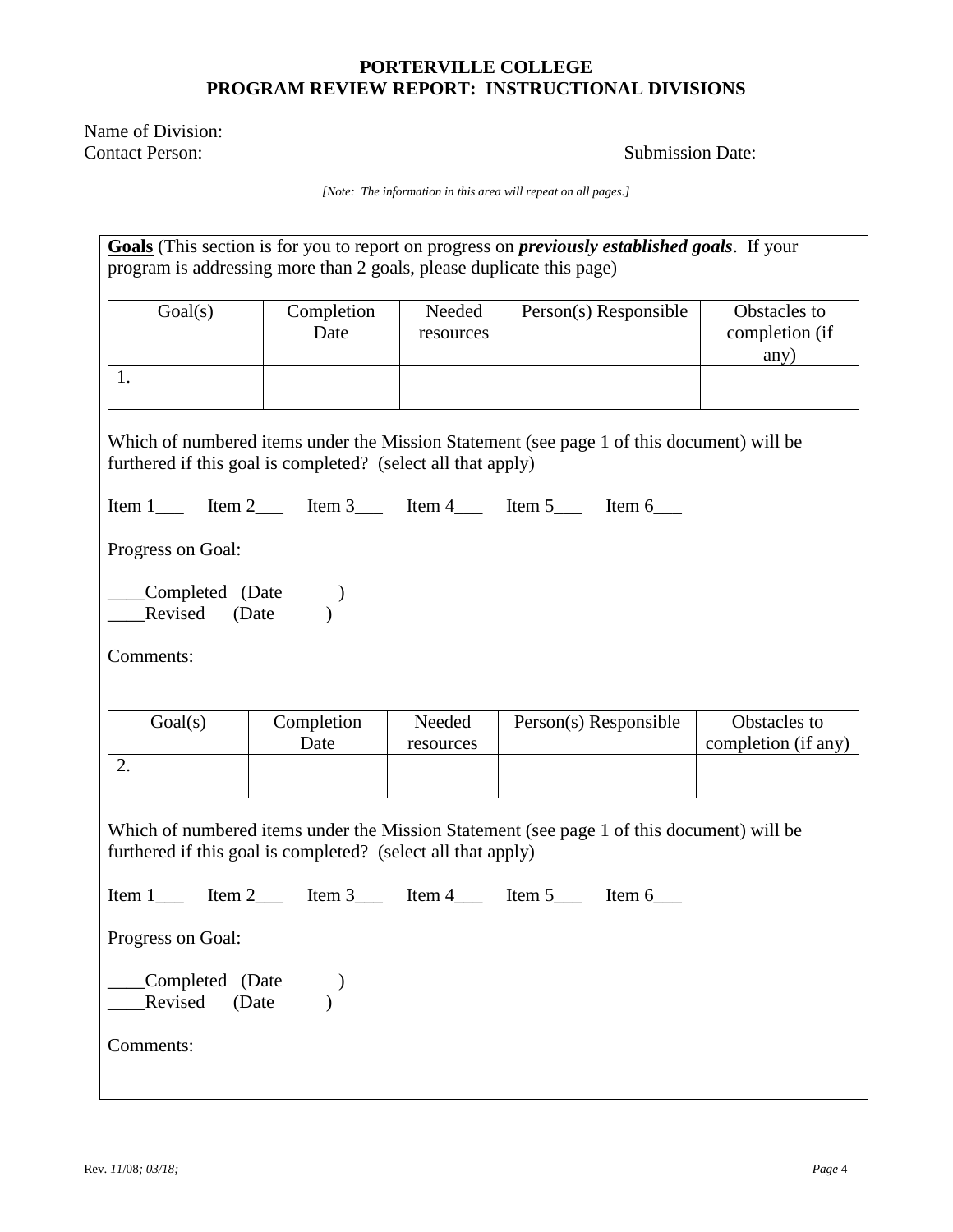Name of Division: Contact Person: Submission Date:

*[Note: The information in this area will repeat on all pages.]*

| Goals (This section is for you list new goals for your program. If your program is creating more<br>than 2 new goals, please duplicate this page)         |                             |                     |                                                                                           |                                     |
|-----------------------------------------------------------------------------------------------------------------------------------------------------------|-----------------------------|---------------------|-------------------------------------------------------------------------------------------|-------------------------------------|
| Goal(s)<br>1.                                                                                                                                             | Timetline for<br>Completion | Needed<br>resources | Person(s) Responsible                                                                     | Obstacles to<br>completion (if any) |
|                                                                                                                                                           |                             |                     |                                                                                           |                                     |
| furthered if this goal is completed? (select all that apply)                                                                                              |                             |                     | Which of numbered items under the Mission Statement (see page 1 of this document) will be |                                     |
|                                                                                                                                                           |                             |                     |                                                                                           |                                     |
| Progress on Goal:                                                                                                                                         |                             |                     |                                                                                           |                                     |
| __Completed (Date<br>Revised (Date                                                                                                                        |                             |                     |                                                                                           |                                     |
| Comments:                                                                                                                                                 |                             |                     |                                                                                           |                                     |
|                                                                                                                                                           |                             |                     |                                                                                           |                                     |
| Goal(s)                                                                                                                                                   | Timeline for<br>Completion  | Needed<br>resources | Person(s) Responsible                                                                     | Obstacles to<br>completion (if any) |
| 2.                                                                                                                                                        |                             |                     |                                                                                           |                                     |
| Which of numbered items under the Mission Statement (see page 1 of this document) will be<br>furthered if this goal is completed? (select all that apply) |                             |                     |                                                                                           |                                     |
|                                                                                                                                                           |                             |                     |                                                                                           |                                     |
| Progress on Goal:                                                                                                                                         |                             |                     |                                                                                           |                                     |
| Completed (Date<br>Revised<br>(Date                                                                                                                       |                             |                     |                                                                                           |                                     |
| Comments:                                                                                                                                                 |                             |                     |                                                                                           |                                     |

 $\mathsf{l}$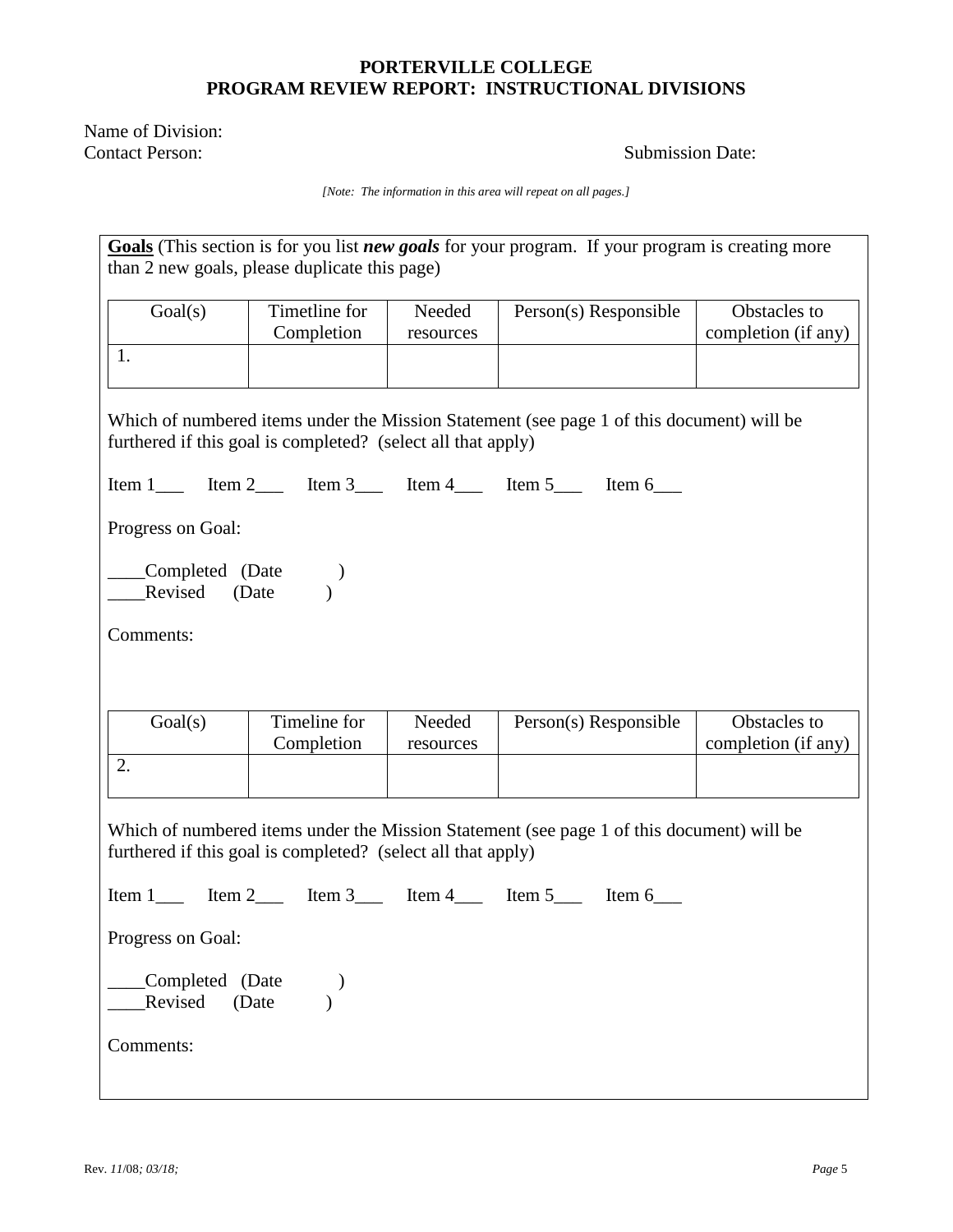Name of Division: Contact Person: Submission Date:

*[Note: The information in this area will repeat on all pages.]*

# STAFFING REQUEST

| <b>Staff Resources:</b>           |                                                                                                                                 |                                                           |                      |                       |  |
|-----------------------------------|---------------------------------------------------------------------------------------------------------------------------------|-----------------------------------------------------------|----------------------|-----------------------|--|
| <b>Current Staffing Levels</b>    |                                                                                                                                 |                                                           |                      |                       |  |
| Full-time Staff                   |                                                                                                                                 | Part-time Staff                                           |                      |                       |  |
| Faculty                           |                                                                                                                                 | Faculty                                                   |                      |                       |  |
| Temporary                         |                                                                                                                                 | Temporary                                                 |                      |                       |  |
| Classified                        |                                                                                                                                 | Classified                                                |                      |                       |  |
| Management                        |                                                                                                                                 | Management                                                |                      |                       |  |
| Project dates of temporary staff: |                                                                                                                                 |                                                           |                      |                       |  |
|                                   | <b>Request for New/Replacement Staff</b><br>Use one line for each position requested. Justify each position in the space below. |                                                           |                      |                       |  |
|                                   |                                                                                                                                 |                                                           |                      |                       |  |
|                                   | <b>Title of Position</b>                                                                                                        | Classification<br>(Faculty, Classified,<br>or Management) | Full or Part<br>Time | New or<br>Replacement |  |
| Position 1                        |                                                                                                                                 |                                                           |                      |                       |  |
| Position 2                        |                                                                                                                                 |                                                           |                      |                       |  |
| Position 3                        |                                                                                                                                 |                                                           |                      |                       |  |
| Justification:                    |                                                                                                                                 |                                                           |                      |                       |  |
|                                   | (Address each position requested)                                                                                               |                                                           |                      |                       |  |
|                                   |                                                                                                                                 |                                                           |                      |                       |  |
|                                   |                                                                                                                                 |                                                           |                      |                       |  |
|                                   |                                                                                                                                 |                                                           |                      |                       |  |
|                                   |                                                                                                                                 |                                                           |                      |                       |  |
|                                   |                                                                                                                                 |                                                           |                      |                       |  |
|                                   |                                                                                                                                 |                                                           |                      |                       |  |
|                                   |                                                                                                                                 |                                                           |                      |                       |  |
|                                   |                                                                                                                                 |                                                           |                      |                       |  |
|                                   |                                                                                                                                 |                                                           |                      |                       |  |
|                                   |                                                                                                                                 |                                                           |                      |                       |  |
|                                   |                                                                                                                                 |                                                           |                      |                       |  |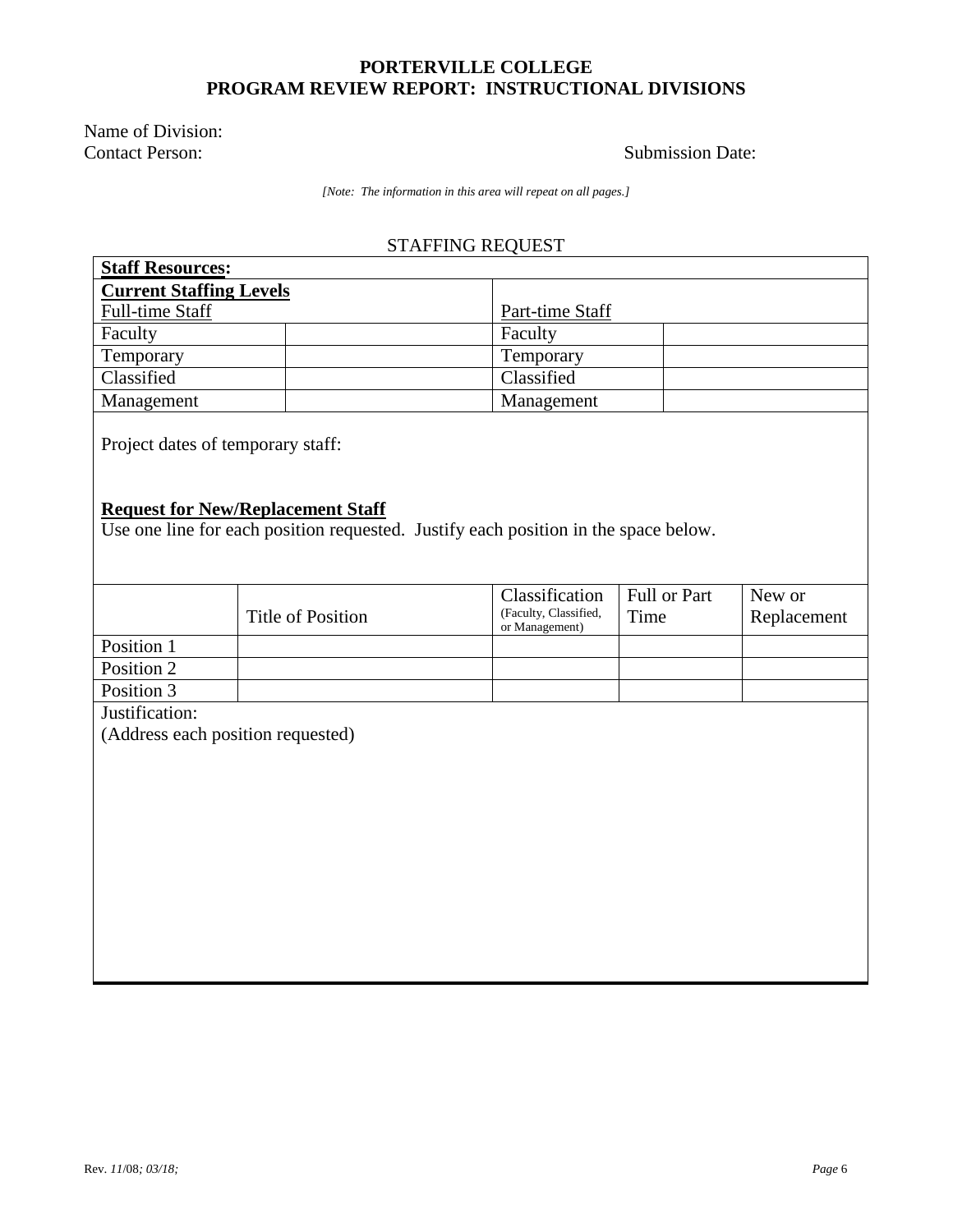Name of Division: Contact Person: Submission Date:

*[Note: The information in this area will repeat on all pages.]*

### TECHNOLOGY REQUEST

Use this section to list any technology needs for your program. If you have more than two technology needs, add rows below.

|                 | Justification |
|-----------------|---------------|
| Technology Need |               |
| Item 1          |               |
|                 |               |
| Item 2          |               |
|                 |               |

### FACILITIES REQUEST

Use this section to list any facilities needs for your program. If you have more than two facilities needs, add rows below.

|                        | Justification |
|------------------------|---------------|
| <b>Facilities Need</b> |               |
| Item 1                 |               |
|                        |               |
| Item 2                 |               |
|                        |               |

# SAFETY & SECURITY REQUEST

Use this section to list any safety  $\&$  security needs for your program. If you have more than two safety & security needs, add rows below.

|                                                | Justification |
|------------------------------------------------|---------------|
| <b>Safety &amp; Security</b>                   |               |
| $\frac{\overline{\text{Need}}}{\text{Item 1}}$ |               |
|                                                |               |
|                                                |               |
| Item 2                                         |               |
|                                                |               |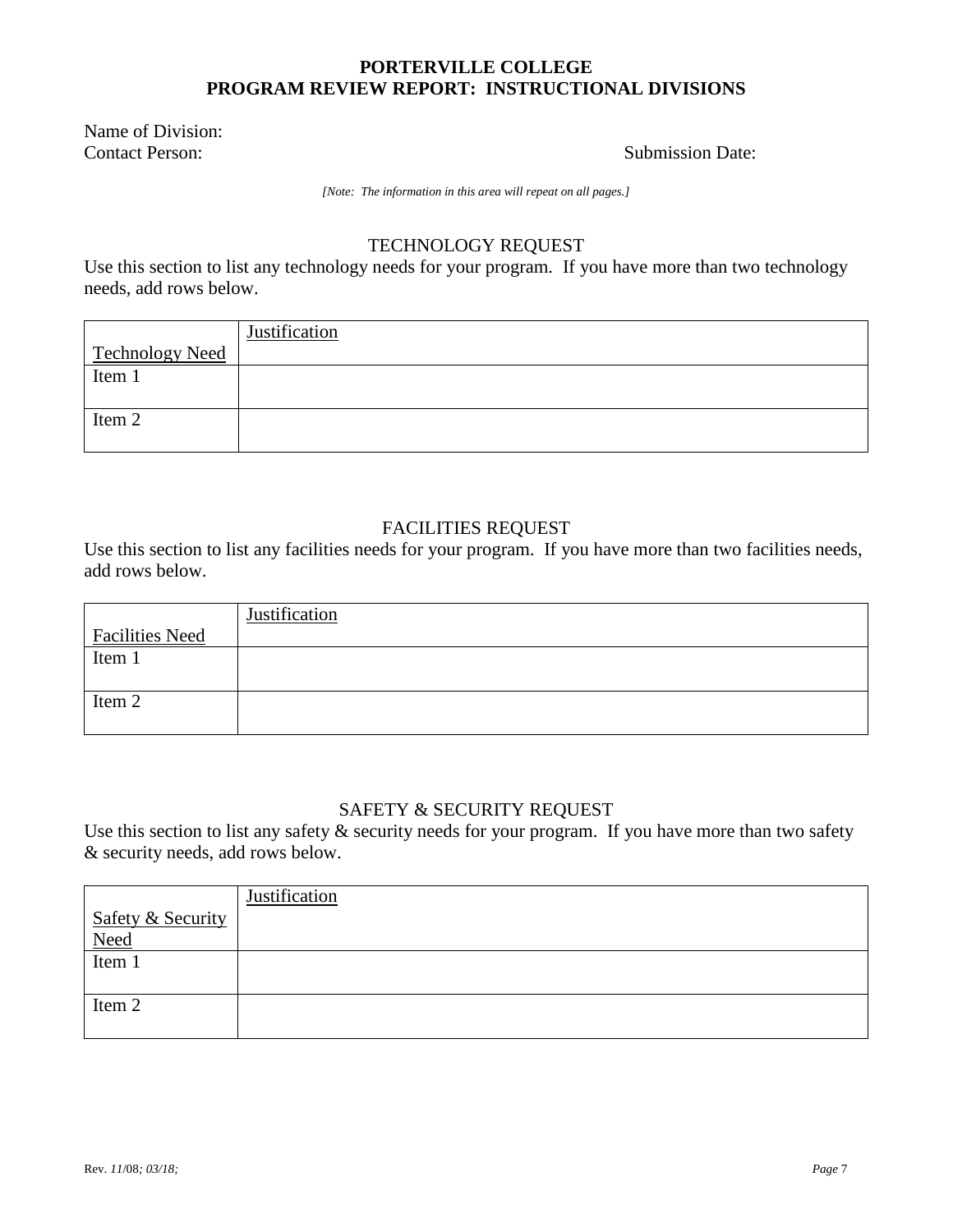Name of Division: Contact Person: Submission Date:

*[Note: The information in this area will repeat on all pages.]*

# PROFESSIONAL DEVELOPMENT REQUEST

Use this section to list any professional development opportunities you would like to have available for your program. If you have more than two professional development needs, add rows below.

|                                                 | Justification |
|-------------------------------------------------|---------------|
| Professional                                    |               |
| Development                                     |               |
| $\frac{\overline{\text{Need}}}{\text{Item } 1}$ |               |
|                                                 |               |
|                                                 |               |
| Item 2                                          |               |
|                                                 |               |